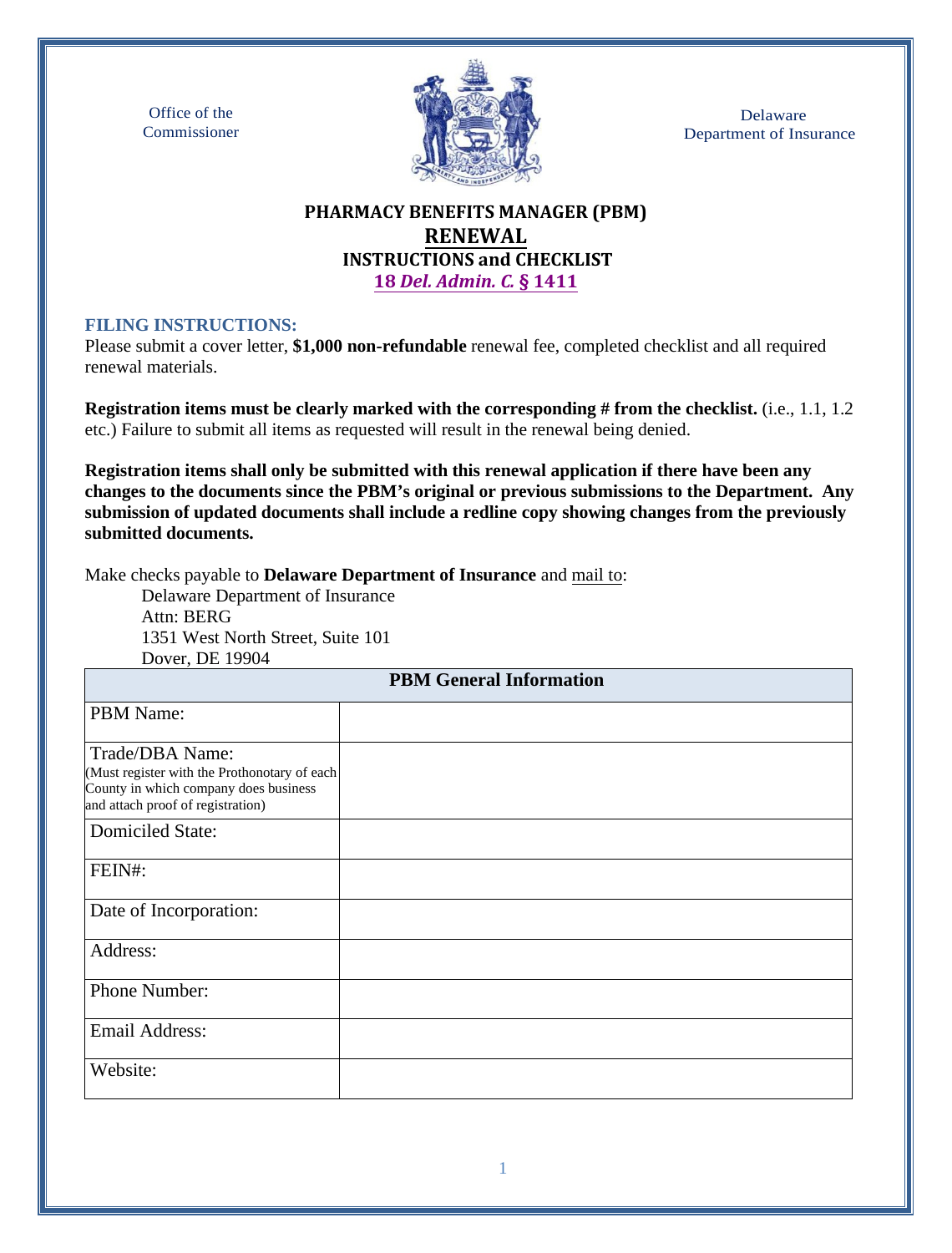|                                                                                                               |                              | PBM Application Contact Person or Registration Preparer Information (required)                                                                                                                                                                                                                                                                                                                                                                                            |                       |  |  |  |
|---------------------------------------------------------------------------------------------------------------|------------------------------|---------------------------------------------------------------------------------------------------------------------------------------------------------------------------------------------------------------------------------------------------------------------------------------------------------------------------------------------------------------------------------------------------------------------------------------------------------------------------|-----------------------|--|--|--|
| Name:                                                                                                         |                              |                                                                                                                                                                                                                                                                                                                                                                                                                                                                           |                       |  |  |  |
| Address:                                                                                                      |                              |                                                                                                                                                                                                                                                                                                                                                                                                                                                                           |                       |  |  |  |
| Phone Number:                                                                                                 |                              |                                                                                                                                                                                                                                                                                                                                                                                                                                                                           | <b>Email Address:</b> |  |  |  |
|                                                                                                               |                              |                                                                                                                                                                                                                                                                                                                                                                                                                                                                           |                       |  |  |  |
| <b>CHECKLIST:</b><br><b>REQUIRED ITEMS</b><br>✔                                                               |                              | <b>Check Here To Indicate</b><br><b>No Changes Since</b><br><b>Original/Prior</b><br><b>Submission</b>                                                                                                                                                                                                                                                                                                                                                                    |                       |  |  |  |
| 1. Applicant Information                                                                                      |                              |                                                                                                                                                                                                                                                                                                                                                                                                                                                                           |                       |  |  |  |
|                                                                                                               |                              | 1.1. Name, address, telephone, and email address                                                                                                                                                                                                                                                                                                                                                                                                                          |                       |  |  |  |
|                                                                                                               |                              | 1.2. Agent for Service of Process - UCAA Form 12                                                                                                                                                                                                                                                                                                                                                                                                                          |                       |  |  |  |
|                                                                                                               | more)                        | 1.3. Name and address of each person beneficially interested<br>in the applicant's business (e.g., ownership of 10% or                                                                                                                                                                                                                                                                                                                                                    |                       |  |  |  |
| 1.4. Name and address of each officer and director                                                            |                              |                                                                                                                                                                                                                                                                                                                                                                                                                                                                           |                       |  |  |  |
| 1.5. Registration fee set forth in Section 8.0 of Regulation<br>1411 - \$1,000                                |                              |                                                                                                                                                                                                                                                                                                                                                                                                                                                                           |                       |  |  |  |
| 2.                                                                                                            |                              | <b>Organization and Background Information</b>                                                                                                                                                                                                                                                                                                                                                                                                                            |                       |  |  |  |
|                                                                                                               |                              | 2.1. All basic organizational documents of the applicant,<br>including any of following that are applicable to the<br>applicant's organization:<br>Articles of Incorporation and all amendments<br>Articles of Association and all amendments<br>Partnership Agreement and all amendments<br>Trade Name Certificate and all amendments<br>Trust Agreement and all amendments<br>Shareholder Agreement and all amendments<br>Other applicable documents and all amendments |                       |  |  |  |
| 2.2. The bylaws, rules, regulations, or similar documents<br>regulating the internal affairs of the applicant |                              |                                                                                                                                                                                                                                                                                                                                                                                                                                                                           |                       |  |  |  |
|                                                                                                               | 2.3.1.<br>2.3.2.<br>company; | 2.3. Biological affidavit of each individual responsible for<br>the conduct of affairs of the applicant, including;<br>All members of the board of trustees, executive<br>committee or other governing board or committee;<br>The principal officers in the case of a corporation<br>or the partners or members in the case of a<br>partnership, association or limited liability                                                                                         |                       |  |  |  |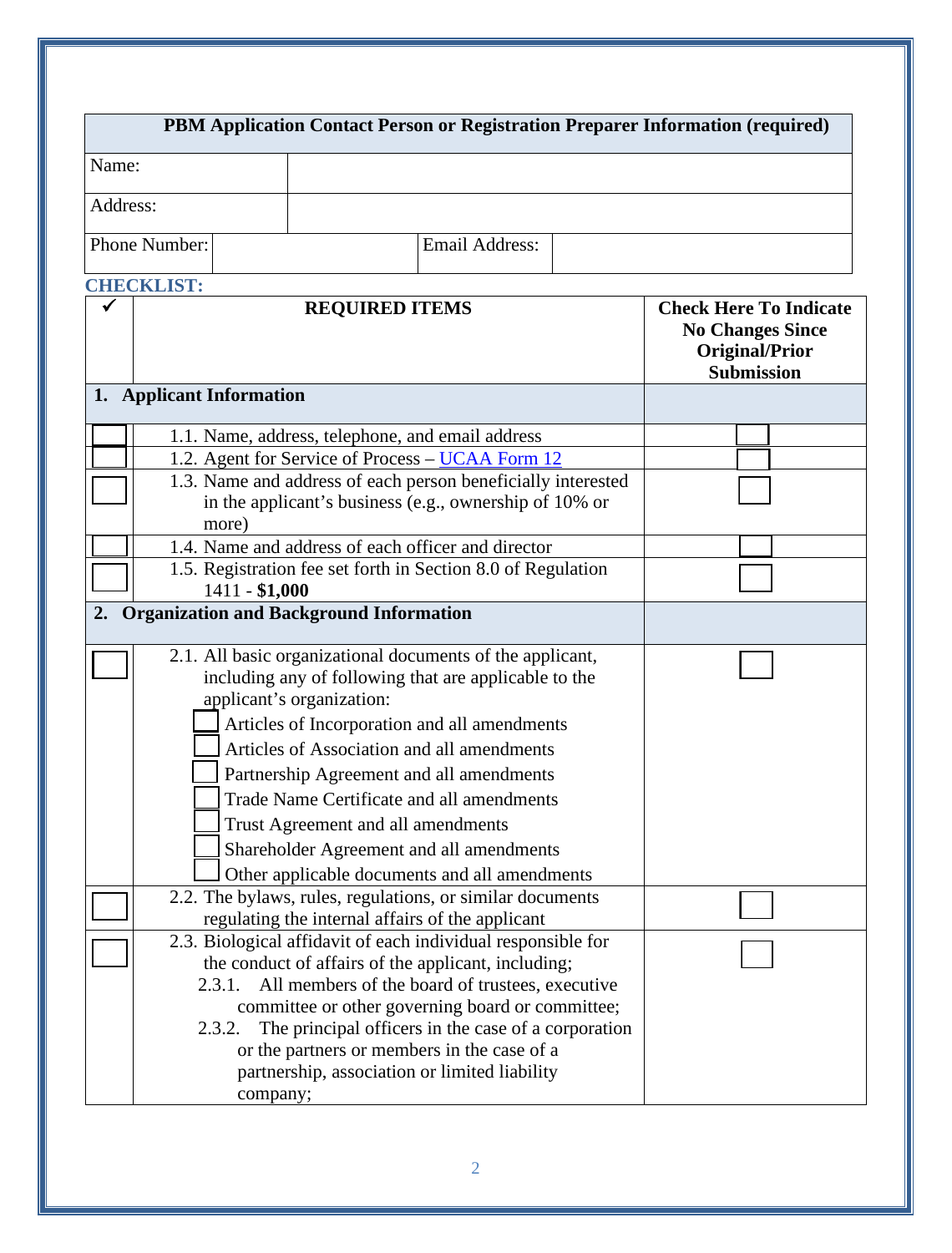| Any shareholders or members holding directly or<br>2.3.3.         |  |
|-------------------------------------------------------------------|--|
| indirectly ten percent $(10\%)$ or more of the voting             |  |
| stock, voting securities or voting interest of the                |  |
| applicant; and                                                    |  |
| Any other person who exercises control or<br>2.3.4.               |  |
| influence over the affairs of the applicant.                      |  |
| 3. Business Plan Information - Statement describing business plan |  |
| to include:                                                       |  |
| 3.1. Staffing levels and activities proposed in Delaware and      |  |
| nationwide;                                                       |  |
| 3.2. Details concerning the applicant's capability for            |  |
| providing a sufficient number of experienced and                  |  |
| qualified personnel in the areas of claims processing and         |  |
| record keeping; and                                               |  |
| 3.3. A list of all insurers for whom applicant provides           |  |
| pharmacy benefits management services in this State.              |  |
| 4. Information on the applicant's compliance with 18 Del. C. Ch.  |  |
| 33A requirements, to include:                                     |  |
| 4.1. A copy of the PBM's standard, generic contract               |  |
| template, provider manual or other appropriate items              |  |
| incorporated by reference that the PBM uses for                   |  |
| contracts entered into by the PBM with pharmacists,               |  |
| pharmacies or pharmacy service administration                     |  |
| organizations in this State in administration of pharmacy         |  |
| benefits for insurers.                                            |  |
|                                                                   |  |
| <b>Initial here</b> _______ to certify that the PBM's contract    |  |
| provisions with their contracted pharmacies comply with           |  |
| Chapter 33A.                                                      |  |
|                                                                   |  |
| 4.2. A copy of the PBM's written policies and procedures          |  |
| which demonstrate the applicant has compliant processes           |  |
| established to adhere to the following:                           |  |
| 4.2.1. Appeals and dispute resolution process as                  |  |
| required by 18 Del. C. § 3324A;                                   |  |
| 4.2.2. The requirements for maximum allowable cost                |  |
| pricing set forth in 18 Del. C. § 3323A;                          |  |
| $\lfloor$ No – Does your company engage in<br>Yes 1               |  |
| <b>MAC</b> pricing?                                               |  |
| If you answered yes, please initial here                          |  |
| to certify your company's understanding of,                       |  |
| and compliance with, the requirements of                          |  |
| Section 3323A.                                                    |  |
| 4.2.3. Audit Integrity Program set forth in 18 Del. C. §§         |  |
| 3301A-3310A.                                                      |  |
|                                                                   |  |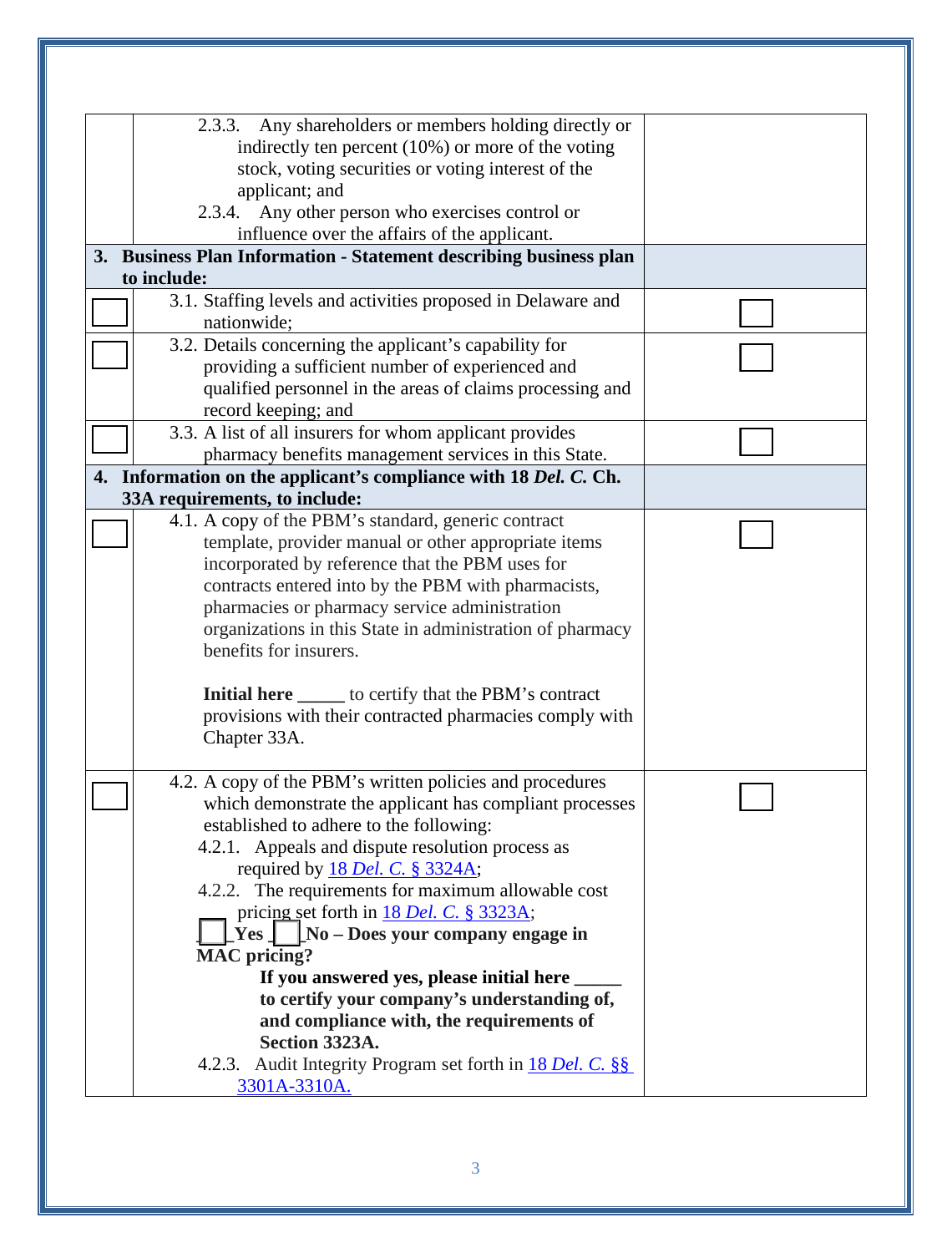|            | Initial here ______ to certify that the PBM has                                                                      |  |
|------------|----------------------------------------------------------------------------------------------------------------------|--|
|            | procedures in place to comply with the Audit                                                                         |  |
|            | <b>Integrity Program and the appeals process.</b>                                                                    |  |
|            |                                                                                                                      |  |
|            | 4.3. Such other pertinent information as may be required by                                                          |  |
|            | the Commissioner. <i>Note</i> : The applicant will be contacted                                                      |  |
|            | directly if additional information is required.                                                                      |  |
|            |                                                                                                                      |  |
|            | 5. Responses to additional questions pursuant to 18 Del. Admin. C.                                                   |  |
|            | $§$ 1411-5.3.1 and 6.1.1.3                                                                                           |  |
|            |                                                                                                                      |  |
|            | Please read the following very carefully and answer each question. All                                               |  |
|            | written statements submitted by the Applicant must include an original                                               |  |
| signature. |                                                                                                                      |  |
|            | 5.1 Has the PBM or any owner, partner, officer, or director of the                                                   |  |
|            | PBM, or manager or member of a limited liability company,                                                            |  |
|            | ever been named or involved as a party in an administrative<br>proceeding, including a FINRA sanction or arbitration |  |
|            | proceeding regarding any professional or occupational license,                                                       |  |
|            | or registration, which has not been previously reported to the                                                       |  |
|            | <b>Insurance Department?</b>                                                                                         |  |
|            |                                                                                                                      |  |
|            | Yes $\lfloor N_{0} \rfloor$                                                                                          |  |
|            |                                                                                                                      |  |
|            | "Involved" means having a license censured,                                                                          |  |
|            | suspended, revoked, canceled, terminated; or, being                                                                  |  |
|            | assessed a fine, a cease and desist order, a prohibition                                                             |  |
|            | order, a compliance order, placed on probation,                                                                      |  |
|            | sanctioned or surrendering a license to resolve an                                                                   |  |
|            | administrative action. "Involved" also means being                                                                   |  |
|            | named as a party to an administrative or arbitration                                                                 |  |
|            | proceeding, which is related to a professional or                                                                    |  |
|            | occupational license or registration. "Involved" also                                                                |  |
|            | means having a license application denied or the act of                                                              |  |
|            | withdrawing an application to avoid a denial. You                                                                    |  |
|            | may EXCLUDE terminations due solely to                                                                               |  |
|            | noncompliance with continuing education                                                                              |  |
|            | requirements or failure to pay a renewal fee.                                                                        |  |
|            |                                                                                                                      |  |
|            |                                                                                                                      |  |
|            | If you answer yes to any of these questions, you must attach to                                                      |  |
|            | this application:                                                                                                    |  |
|            | a.) a written statement identifying all parties involved                                                             |  |
|            | (including their percentage of ownership, if any) and                                                                |  |
|            | explaining the circumstances of each incident;                                                                       |  |
|            | b) a copy of the charging document; and                                                                              |  |
|            | c) a copy of the official document which demonstrates                                                                |  |
|            | the resolution of the charges or any final judgment.                                                                 |  |
|            |                                                                                                                      |  |
|            | 5.2 Is the PBM or any owner, partner, officer, or director of the                                                    |  |
|            | PBM, or member or manager of a limited liability company, a                                                          |  |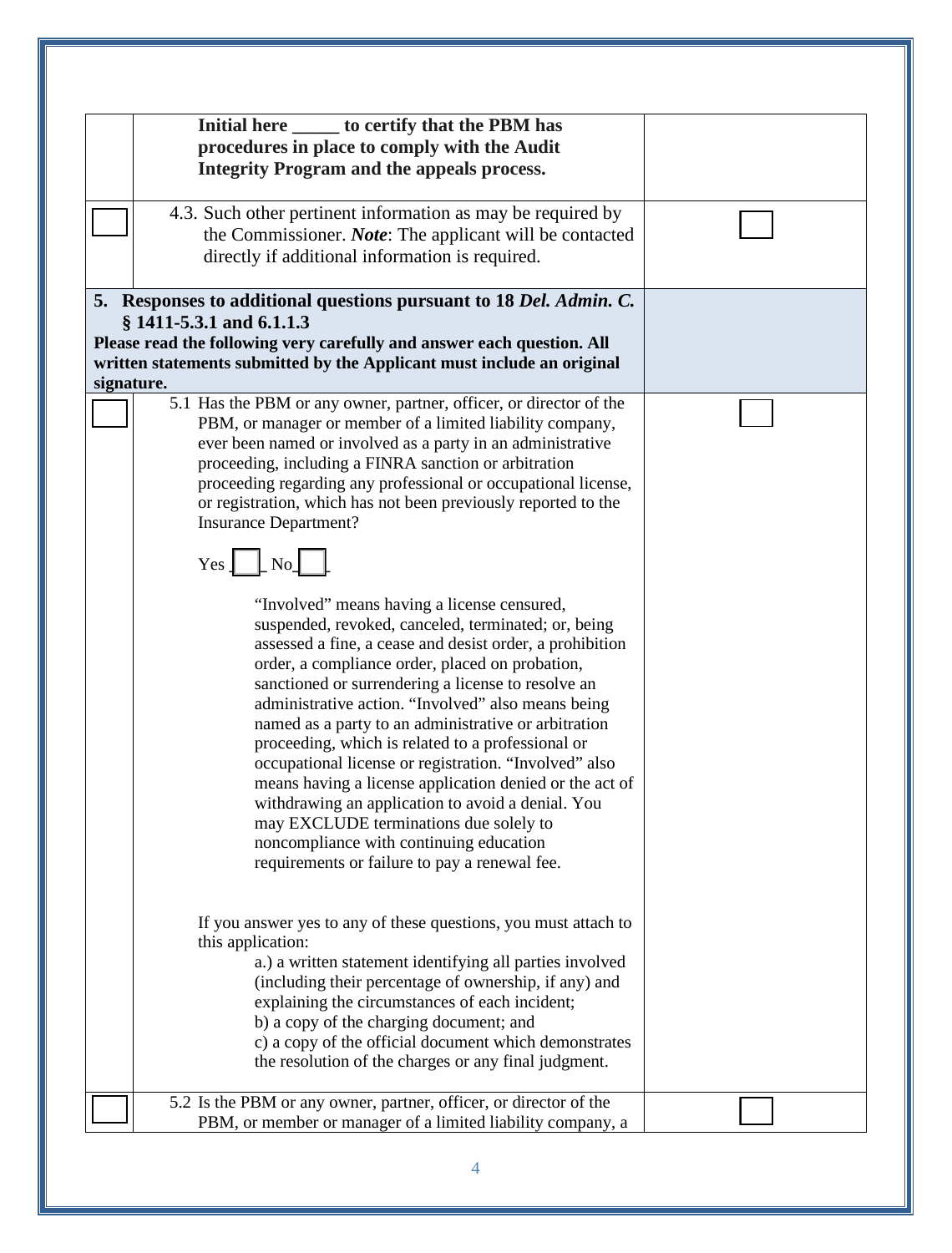| conversion of funds, misrepresentation, or breach of fiduciary<br>duty, which has not been previously reported to the Insurance<br>Department?<br>$Yes \Box No \Box$                                                                                                                                                                                                                       |  |
|--------------------------------------------------------------------------------------------------------------------------------------------------------------------------------------------------------------------------------------------------------------------------------------------------------------------------------------------------------------------------------------------|--|
| If you answer yes, you must attach to this application:<br>a) a written statement summarizing the details of each<br>incident:<br>b) a copy of the Petition, Complaint or other document<br>that commenced the lawsuit arbitrations, or mediation<br>proceedings; and<br>c) a copy of the official documents which<br>demonstrates the resolution of the charges or any final<br>judgment. |  |

# **NOTE**:

A PBM who is registered or who is applying for registration as a PBM shall, **within 15 business days,** notify the Commissioner of any material change in its ownership, control, or other fact or circumstance affecting its qualification for a registration certificate in this state.

Additionally, a pharmacy benefits manager who is applying for renewal or who is registered as a PBM shall make available for inspection by the Commissioner copies of each permit issued to each nonresident pharmacy under 24 *[Del. C.](https://delcode.delaware.gov/title24/c025/sc04/index.shtml#2535)* § 2535 that the pharmacy benefits manager uses to ship, mail, or deliver prescription drugs or devices in this state.

Questions may be directed to [doipbm@delaware.gov](mailto:doipbm@delaware.gov) or 302-674-7330.